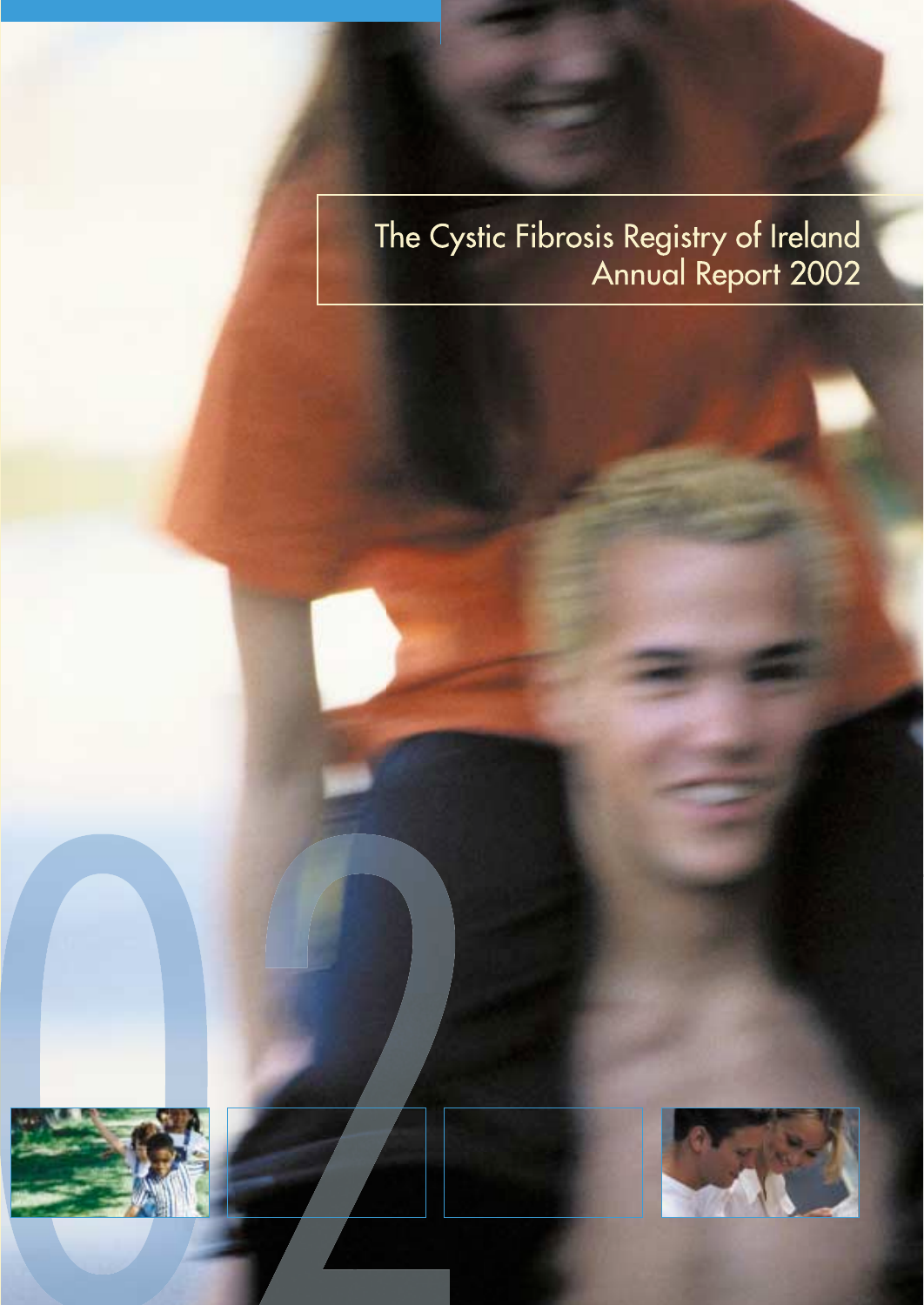# **Contents**

| <b>Executive Summary</b>             | 1              |
|--------------------------------------|----------------|
| <b>Mission Statement &amp; Ethos</b> | $\overline{2}$ |
| <b>Objectives and Aims</b>           | 3              |
| Description of the Registry          | 4              |
| <b>Implementation Activities</b>     | 5              |
| Security of the Registry             | 7              |
| Data Collection                      | 8              |
| Data Analysis and Reports            | 10             |
| <b>The Future</b>                    | 11             |
| <b>Acknowledgments</b>               | 12             |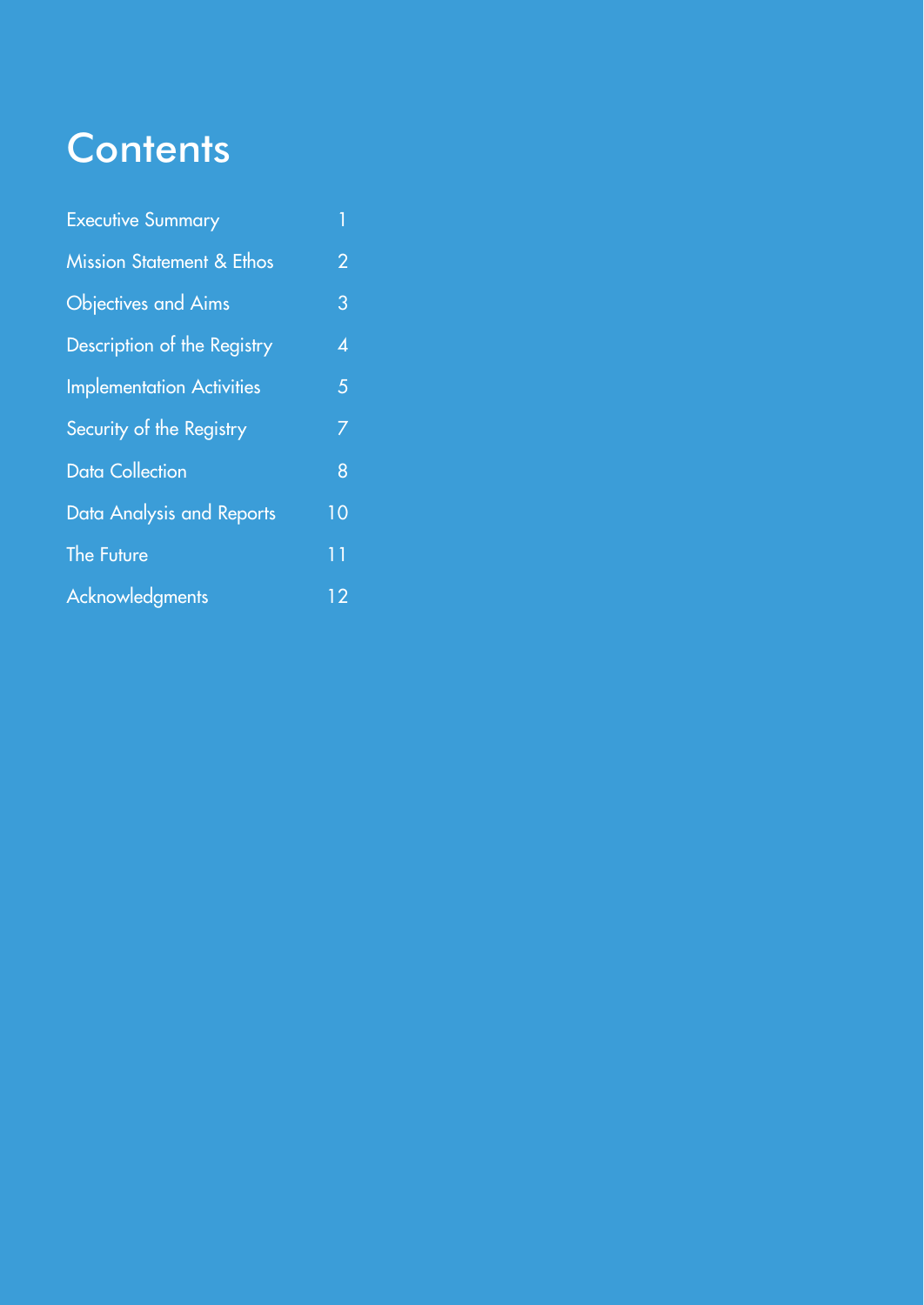# Executive Summary

Cystic Fibrosis is an inherited condition which requires a multi-disciplinary medical approach to maximise the length and quality of life of those affected. Approximately 30-40 children with Cystic Fibrosis are born in Ireland every year. Because the genetic mutation which leads to Cystic Fibrosis is present in one person in 20, it is a very common and widespread mutation. Thus, children may be found living in any part of the country. At present, there are approximately 1,100 people with Cystic Fibrosis living in the Republic of Ireland.

Care for people with Cystic Fibrosis has progressed remarkably over the last 30 years. Most of those with Cystic Fibrosis will live into adolescence and increasingly into their fourth and fifth decades. This improvement in longevity is due to many factors, but most significantly it is because specialist care centres have evolved (primarily in medical school training hospitals). A multi-disciplinary approach has been adopted at these specialist centres and children's lives have improved and lengthened as a result of this development.

Another factor which has contributed to the overall betterment of people with Cystic Fibrosis is the creation of Registries. These databanks gather information from individual patients over wide geographical regions. Registries provide a pool of authentic data that can be used for research purposes. This has greatly facilitated researchers who are interested in comparing treatment strategies from different centres. In other countries, standard medical practice improvement has raised the overall quality of life of people with Cystic Fibrosis. This has been achieved through the evolution of treatment guidelines that have been made possible through the existence of Registries.

Registries, unlike specific clinical trials, not only hold data on overall morbidity and mortality, but also have the versatility to display one individual's data over time. In that way they can be used in any number of research settings, while also assisting the single consultant with reports of individual patients.

In 1999 the Cystic Fibrosis Association of Ireland facilitated meetings with a number of consultants who primarily treat people with Cystic Fibrosis. This group formulated a proposal to build a national Cystic Fibrosis Registry in Ireland.

Late in 2000, the Minister of Health and Children approved funding for a pilot project for a National Registry. Ireland was the first European country to be awarded government funding for such a proposal, a significant foresight. Ireland is also the first country to use the most up to date technology available on the internet to house such a registry. This technology will make the Irish Cystic Fibrosis Registry a dynamic and timely data resource.

During the initial year the Registry has employed one person to formulate and implement the Registry. This report focuses on the activities and accomplishments of the first year of operation from June 2001 to June 2002.

The database was finalised in June 2002 and the first patient entered into the system in July 2002, thirteen months after work began on the Registry.

Plans are in place to complete the registration of patients over an eighteen month period. Thereafter each enrolee will have annual assessment information added to their data.

There are a great many people who have contributed their time and ideas to this ambitious project and their participation is appreciated and acknowledged at the end of this report.

This report will be available on the registry website, www.cfairegistry.org in pdf format shortly after publication.

Linda M. Foley

*Linda M Foley, B.Sc. Director, Cystic Fibrosis Registry of Ireland.*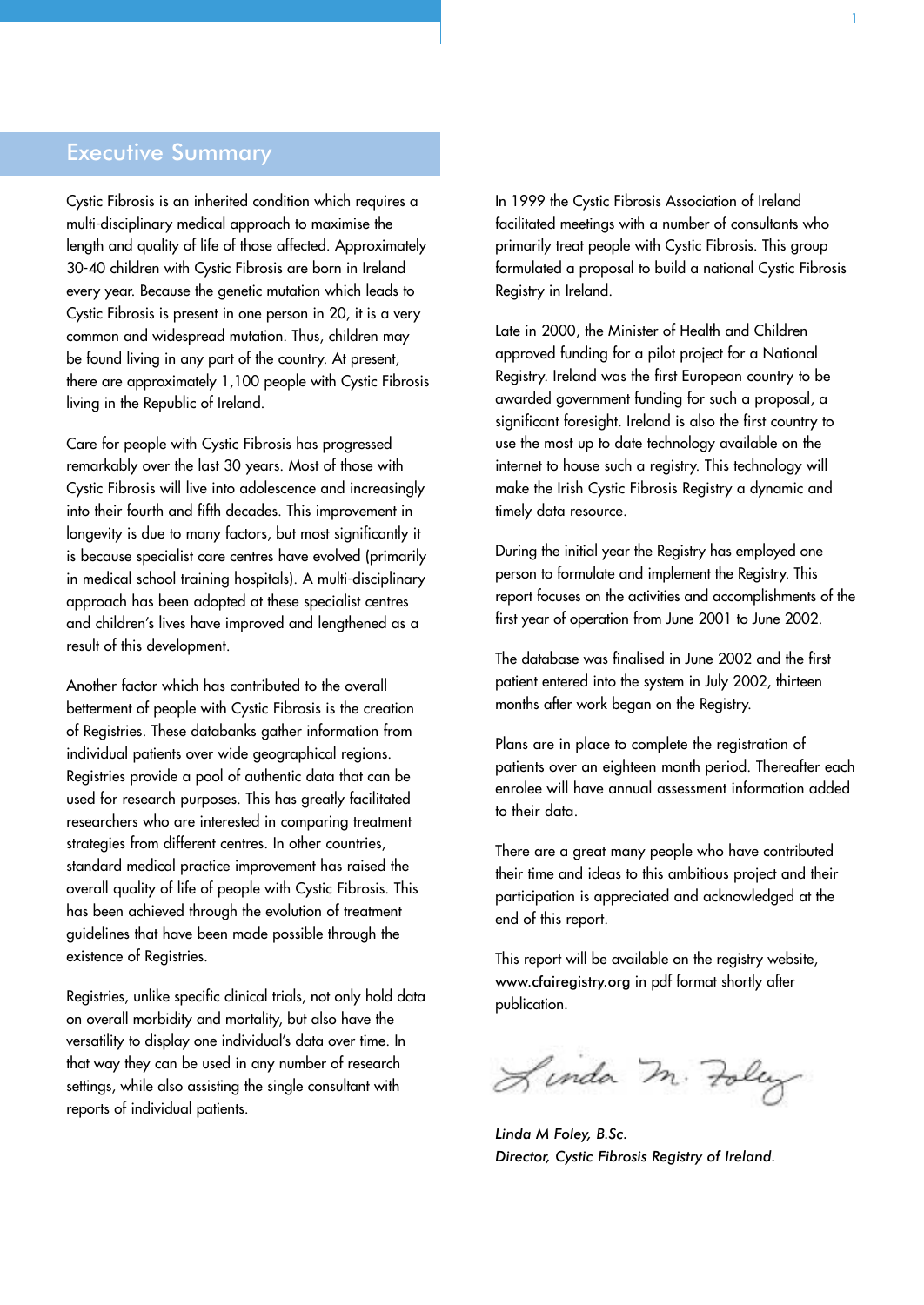# Mission Statement & Ethos

*"The national Cystic Fibrosis Registry of Ireland will endeavour to collect and analyse information relating to Cystic Fibrosis in order to improve the quality of care for all of the people with Cystic Fibrosis in the Republic of Ireland."*

#### Ethos of the Registry

"The Registry must be independent of institutions."

This statement, taken from the original funding proposal submitted to the Department of Health and Children, underpins the ethos of the Registry.

Other words which describe the concept of the Registry are:

- Guaranteed confidentiality
- **Responsibility**
- Procedures that protect patients
- Guaranteed security

The Registry shall stand on its own, as a satellite to the hospitals, patients and associations from which it receives its information.

The Registry belongs to its constituent members: a type of collective ownership. Each enrolee contributes his/her own information and can control whether that is entered into the database through signing a consent form.

Each patient may have access to their own Registry records. The Data Protection Act 1988 guarantees individuals the right to a printed copy of their information if it is kept as a computerised record. Anyone who is enrolled in the Cystic Fibrosis Registry may apply to the Registry Director for a copy of their own information.

*Further information on data protection can be obtained from:* 

*Data Protection Commission Block 4 Irish Life Centre Talbot Street Dublin 1 Telephone: 01 874 8544 Website: www.dataprivacy.ie* 

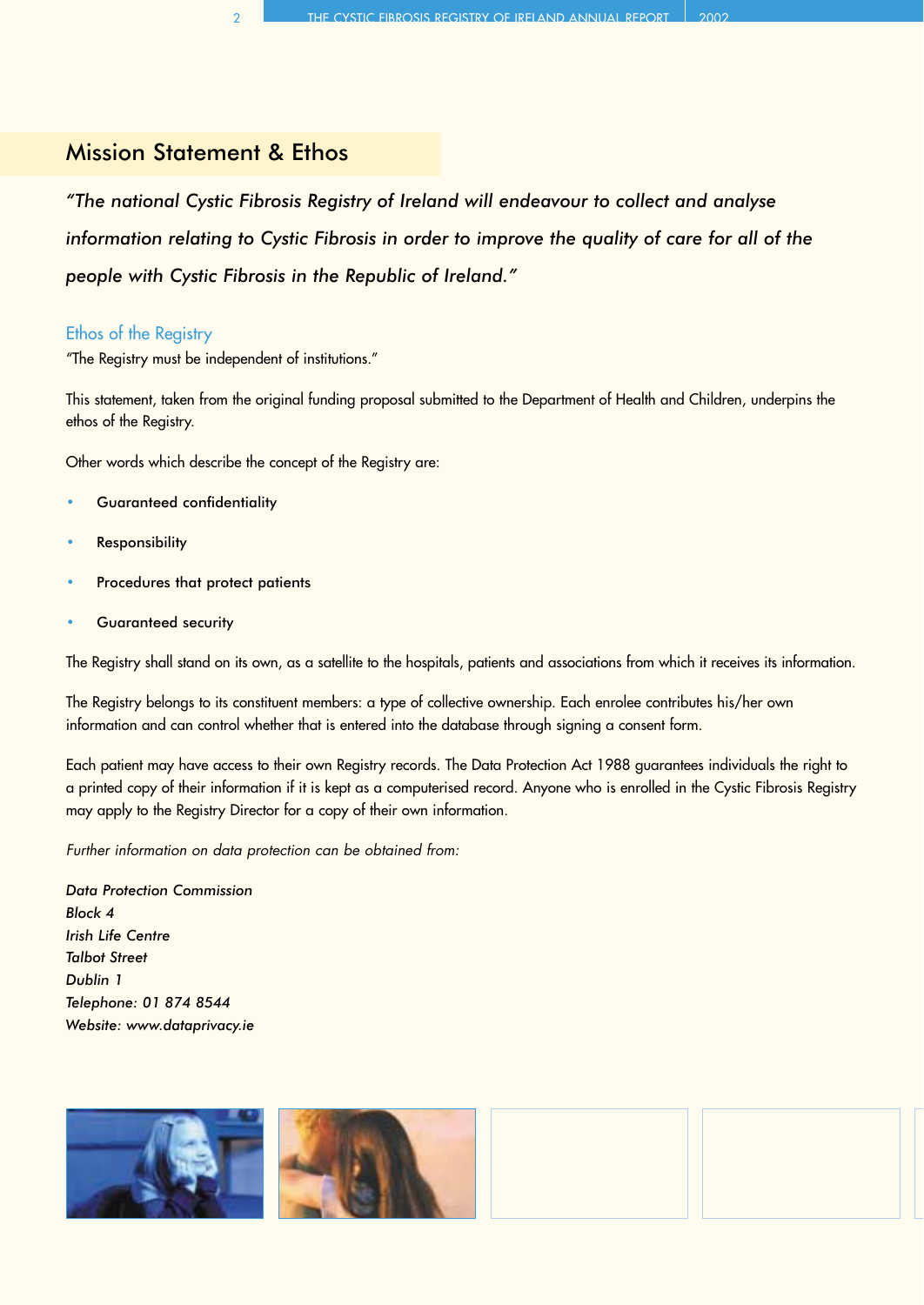# Objectives & Aims of the Registry

#### Objectives:

- 1. To identify, collect, classify, record, store and analyse information relating to the prevalence, incidence and treatment of Cystic Fibrosis in the Republic of Ireland.
- 2. To collect, classify, record and store information in relation to existing and newly diagnosed Cystic Fibrosis patients.
- 3. To promote and facilitate the use of the data thus collected in approved research projects and in the planning and management of services.
- 4. To furnish advice, information and assistance in relation to any aspect of Cystic Fibrosis to the various Health Boards and other service providers and persons with Cystic Fibrosis.
- 5. To provide data on long term prognosis for Cystic Fibrosis patients in the Republic of Ireland – including treatment outcomes, management regimes, quality of care, international best practice, etc.
- 6. To provide data on long term prognosis for Cystic Fibrosis patients in the Republic of Ireland and to compare this same information with international data.
- 7. To publish an annual report based on the activities of the Registry.

#### Aims:

The Registry will be used to update a website. The Registry will be dynamic rather than static.

- 1. To register all Cystic Fibrosis patients whose usual residence is in the Republic of Ireland and to record genotypes (genetic information) of all Cystic Fibrosis patients treated in the Republic of Ireland.
- 2. To ensure that this registration is complete, accurate, timely and confidential; to effectively use the data collected.
- 3. To provide annual reports on the incidence, prevalence and treatment of patients registered, at a sufficient level of morbidity and geographical detail to make them available to those involved in planning and delivering Cystic Fibrosis diagnosis and treatment services, and to disseminate these to all interested parties.
- 4. To provide a Cystic Fibrosis information service for the Department of Health & Children, Health Boards, Hospitals and Clinicians.
- 5. To initiate research into the causes, distribution, treatment and outcome of Cystic Fibrosis, to participate in similar research initiated by others and to publish the findings.
- 6. To provide individual consultants with trends and updated information in respect of their patient population.
- 7. To assist in the evaluation of novel treatments and screening programmes.
- 8. To develop and improve Cystic Fibrosis registration methodology.
- 9. To compare and contrast Cystic Fibrosis management and treatment with best practice internationally.

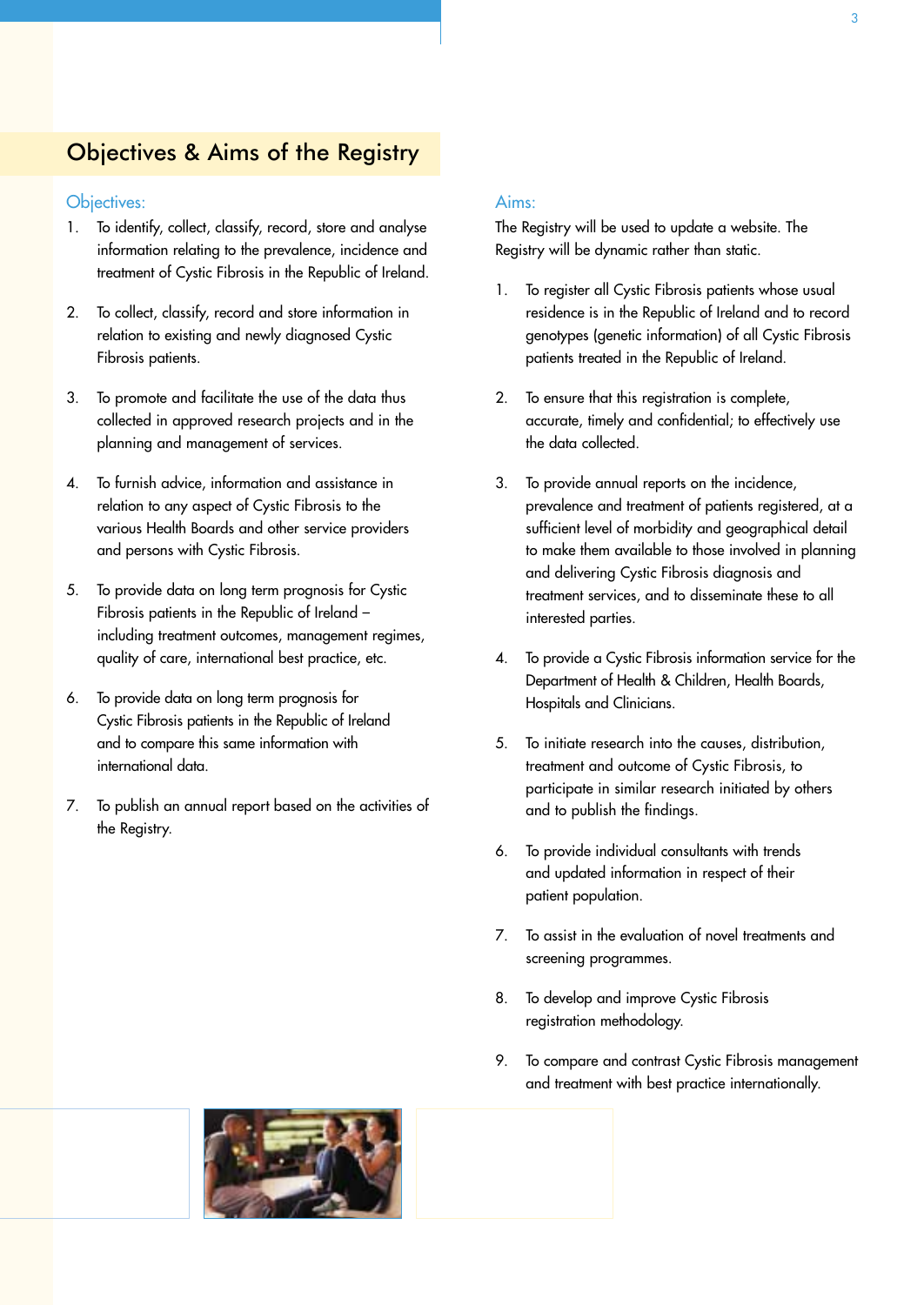# Description of the Registry

The Registry is located in offices at:

*CF House 24 Lower Rathmines Road Dublin 6*

A Director was appointed by the Cystic Fibrosis Association of Ireland in June 2001, to oversee the setting up and implementation of the Registry. It is the responsibility of the Director to include all possible sources of information for entry into the database. These sources of information include hospital patient charts, doctors, nurses, physiotherapists, dieticians and patients themselves.

Information will be tabulated on a health board/regional basis in order to support planning for local and regional services for the betterment of Cystic Fibrosis patients country-wide.

The Registry will be accessible to permitted users only through the internet. Information that is stored in the database will be taken from hospital medical charts.

Every hospital that will contribute patient data to the Registry must approve of the Registry through its Ethics Committee. This process must be complied with for each hospital and, although the process is similar for all hospitals, each Ethics Committee must decide individually whether it will release hospital chart information to the Registry.

After Ethics Committee approval and the consent form is signed by (or on behalf of) the patient, the Director is notified and arranges to visit the hospital with a lap-top computer. All of the relevant data is transcribed from the medical chart onto the Registry database. Copies of the signed consent form will be kept in the patient's chart and at the Registry office.

Participation in the Registry will be treated as confidential and disclosure of any personal records or results relating to the Registry will be limited to the patient's consultant doctor and/or the Registry Director.

At some point in the future it is hoped that anonymised data will be linked to other national Cystic Fibrosis Registries in Europe and the USA. This will greatly enhance our general knowledge of Cystic Fibrosis and its treatment.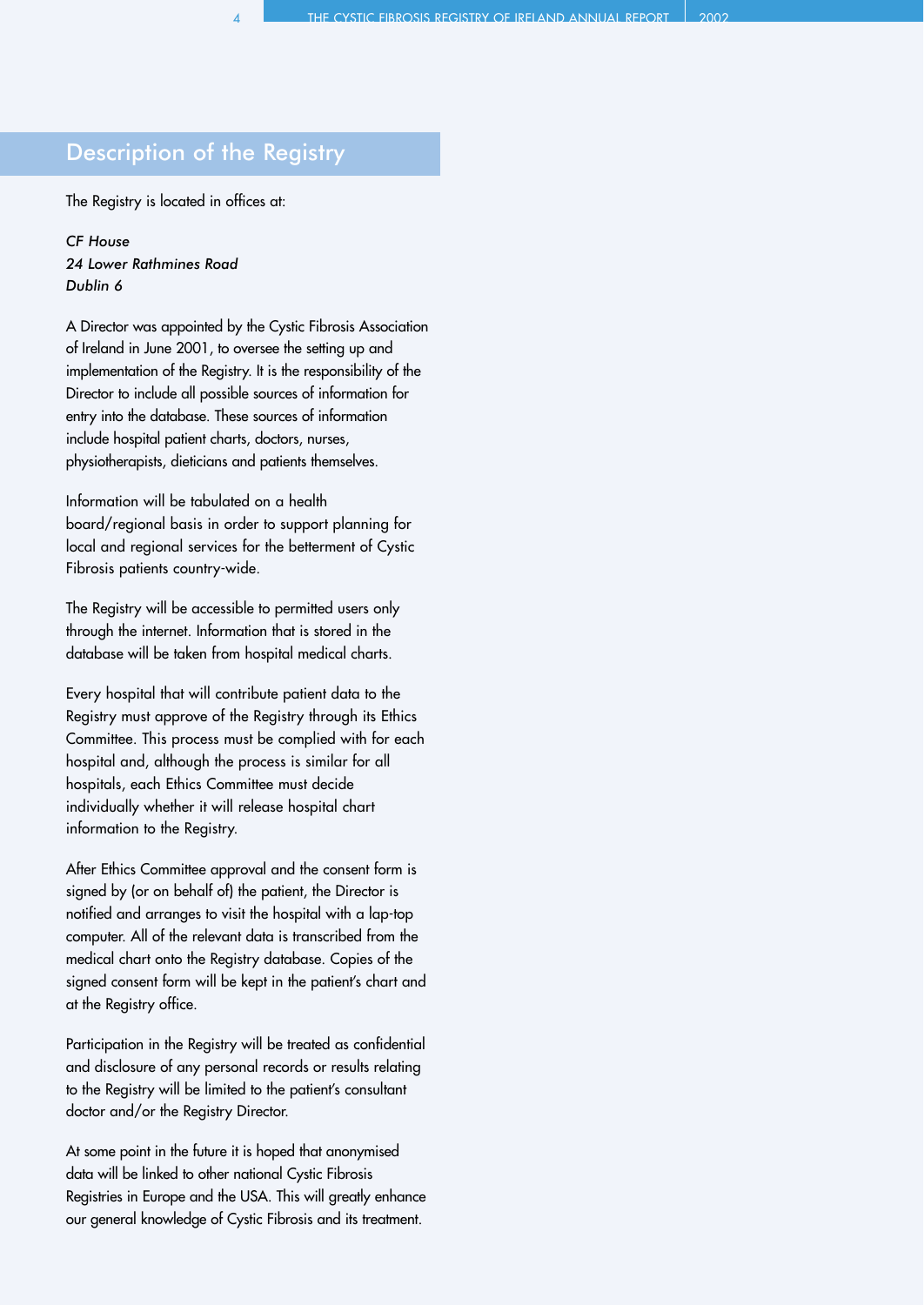# Implementation Activities

The working group for implementation is the Registry Management Committee. It is made up of the Director of the Registry, Cystic Fibrosis Specialist consultants, Cystic Fibrosis Specialist nurses, and three members of the Cystic Fibrosis Association of Ireland.

#### *Professor G McElvaney*

Chairman, Registry Management Committee; Professor of Medicine and Consultant Respiratory Physician, RCSI, Beaumont Hospital

*Mrs Linda Foley* Director, Cystic Fibrosis Registry

*Dr. C. Gallagher* Consultant Respiratory Physician, St. Vincent's University Hospital

*Dr. P. Greally* Consultant Paediatrician, National Children's Hospital, Tallaght

*Dr. G. Canny*  Consultant Paediatrician, Our Lady's Hospital for Sick Children, Crumlin

*Dr. B. McDonagh* Consultant Paediatrician, Sligo General Hospital

*Ms. C. O'Connor*  Cystic Fibrosis Specialist Nurse, Beaumont Hospital

*Ms. G. Leen* Cystic Fibrosis Specialist Nurse, National Children's Hospital, Tallaght

*Mr. Martin Wickham* Esat and member Cystic Fibrosis Association of Ireland

*Mr. Carl Rainey* Chairperson, Cystic Fibrosis Association of Ireland

*Ms. Ciairín de Buis* Director, Cystic Fibrosis Association of Ireland

*Mr. Paul Allen* KPMG Consulting, ad hoc member for duration of set-up period

The Registry Management Committee met on a number of occasions throughout 2001/02 to agree on the following:

- a) the fields that would be included in the database;
- b) the process for data collection:
- c) the internet service provider;
- d) the confidentiality and security procedures.

#### Key Implementation Tasks

- Functional specification of the database. Working group led by Paul Allen, KPMG Consulting.
- Agreement of the fields to include in the Irish database; research into other national registries.
- Data Protection Commission certification.
- Research on bespoke databases; Internet service providers; quotes.
- Registry Information Booklet: written primarily for patients who are potential enrolees; but also for anyone who is interested in the concept of registries and particularly in those which may be housed on the internet.
- Ethics Committee approvals from ten hospitals granted. This covers 85% of Cystic Fibrosis patients in the country. The other 15% of patients attend five further hospitals. Three of these submissions have been made; pending approval in those hospitals, 97% of the population will be covered by ethical approval.
- Survey of the number of Cystic Fibrosis patients attending Irish hospitals (See graph on page 6).
- Survey of the number and type of medical staff who cater for Cystic Fibrosis patients.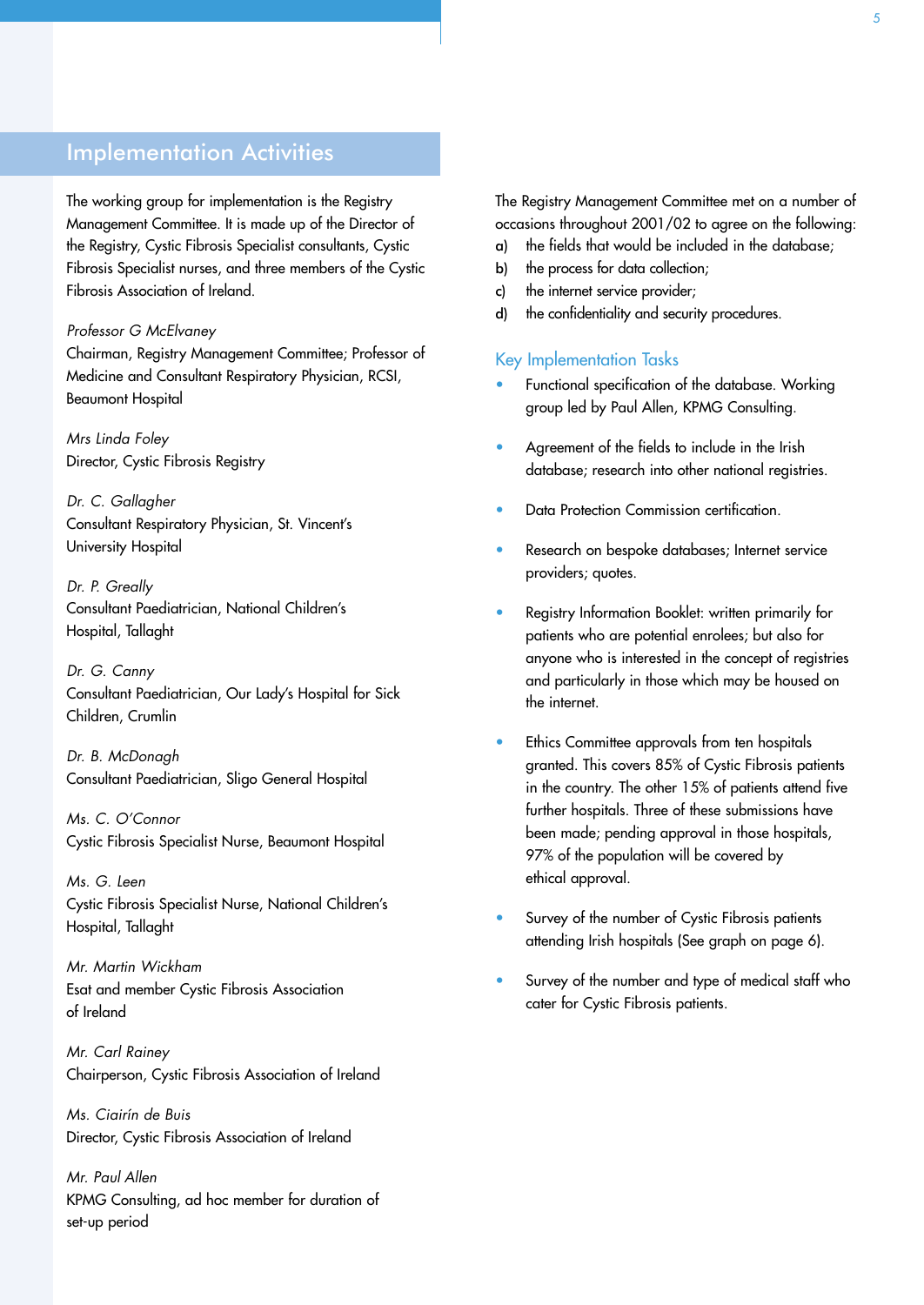# Implementation Activities

- Proposed report generation: 50 standard reports created in the following categories: Individual Patient Reports (single patient records from the database); Consultant Reports (pertaining to an individual consultants Cystic Fibrosis patients); Global Reports (pertaining to the country-wide Cystic Fibrosis population); Registry Director Reports (pertaining to the status of populating the database). Finalisation and availability of these reports from the website will be an action for the next phase of the project.
- www.cfairegistry.org: A set of public pages (27) to explain and support the activities of the Cystic Fibrosis Registry of Ireland including a "Privacy Policy".
- Funding proposal for Years 2-5 submitted to the Department of Health & Children.
- Patient entry onto the database commenced in July 2002; thirteen months after implementation began.

# Hospital Distribution of CF patients in Ireland total: 1,100 (2001 census)

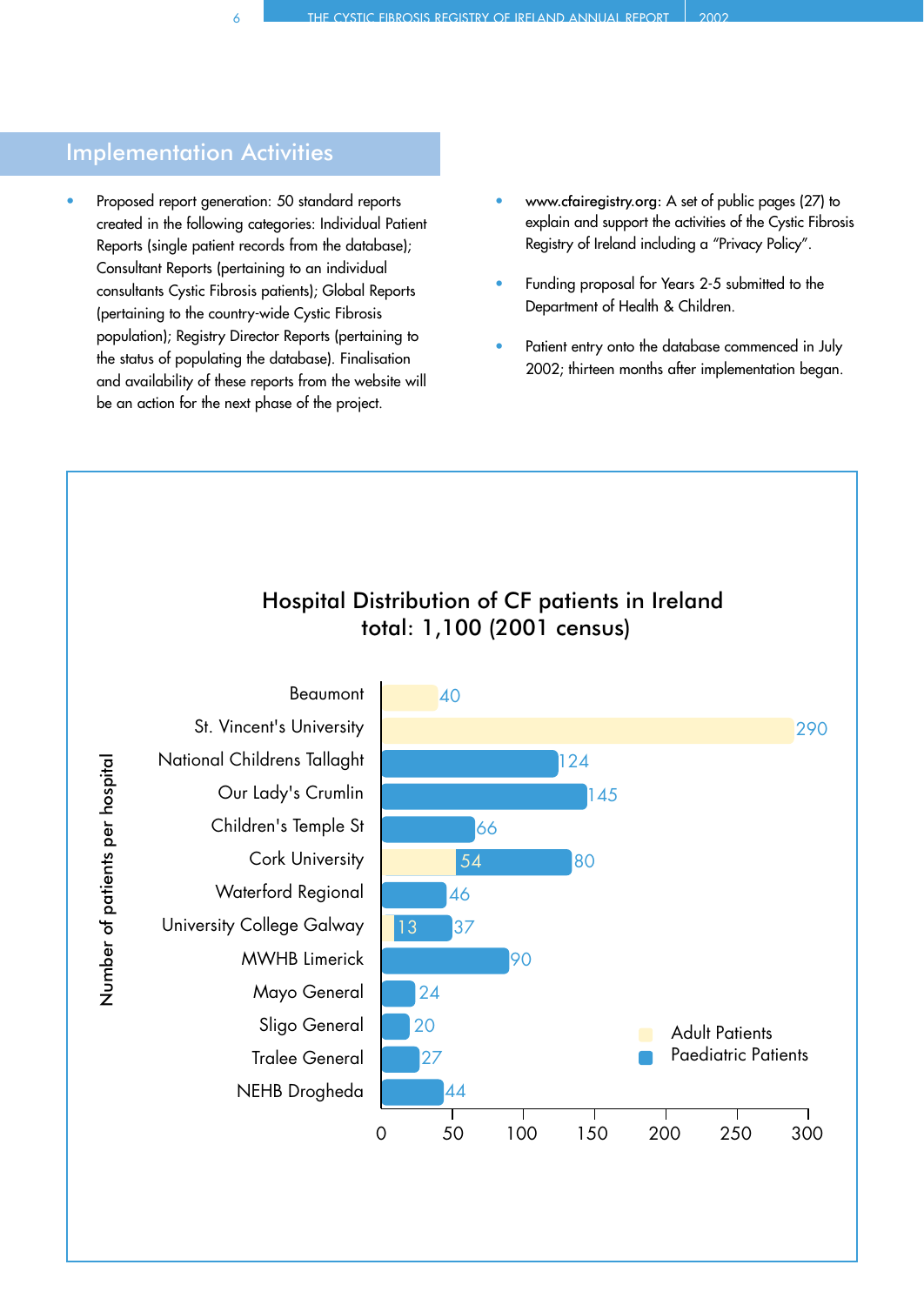# Security of the Registry Ireland

The Irish Cystic Fibrosis Registry is housed on a server in a secure building in Citywest Business Park, Dublin. The building is alarmed and guarded 24 hours per day, seven days a week.

To gain entry to the database via the internet, one requires both a user name and password which are issued by the Cystic Fibrosis Registry Ireland.

The data held on the database is encrypted. Only an authorised user will have a "key " to unlock the code and view the data.

Every person who is enrolled in the Registry may have a copy of the records kept on the Registry. This is guaranteed by the Data Protection Commission of Ireland and the Data Protection Act, 1988.

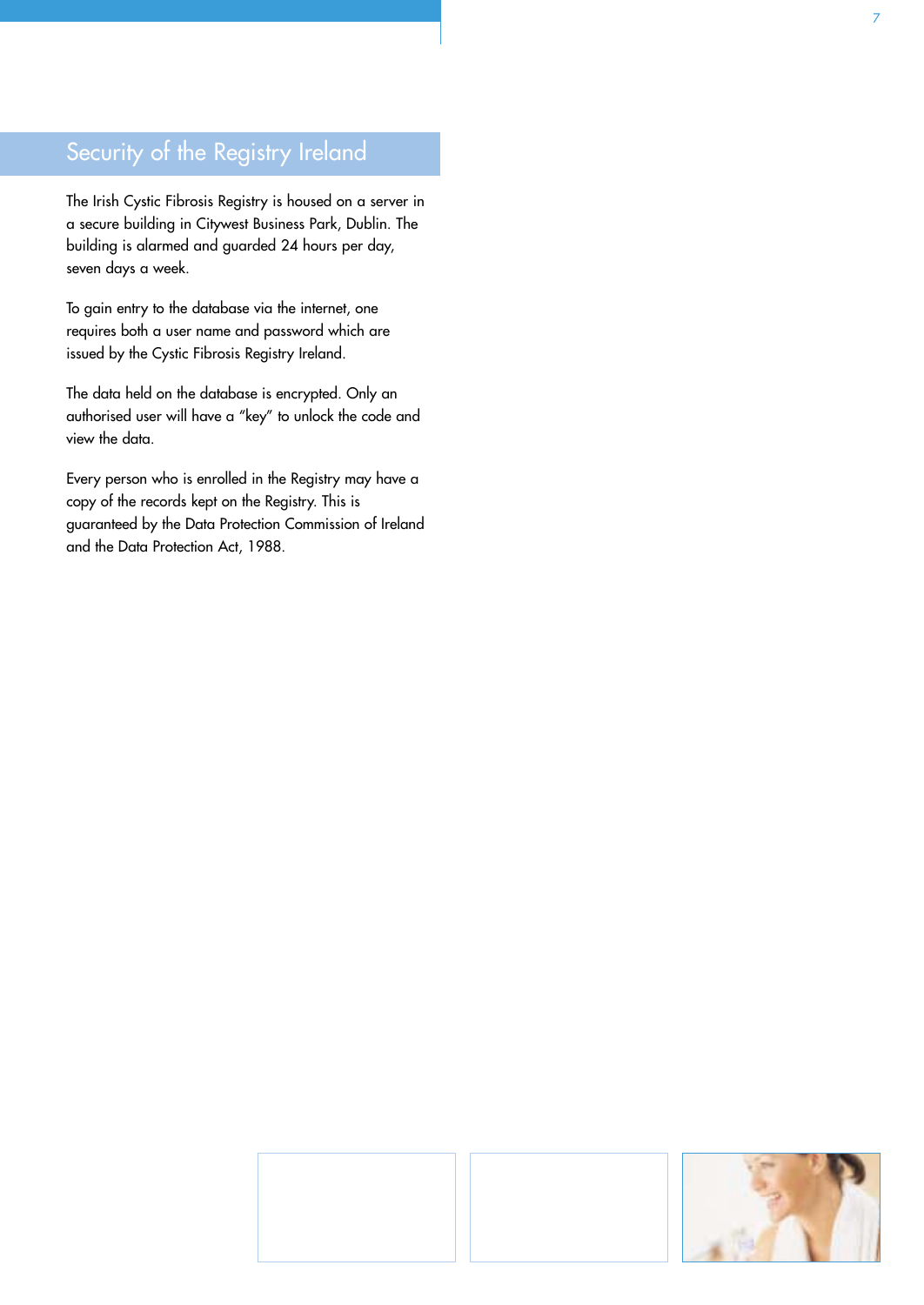# Data Collection

The process for data collection for the first phase of operation (Initial Data Entry) is diagrammed below.

Due to the nature of Cystic Fibrosis, many patients have frequent hospital admissions. This generates a large volume of documentation. Many patients would have several chart volumes in one hospital, and additional information at other hospitals. Vital information on diagnosis for example, may be kept in archived charts or in paediatric charts at other hospitals as would be the case for adult Cystic Fibrosis enrolees.

For all of these reasons, the Initial Data Entry combining Registration, Diagnosis and the first Annual Assessment is very time consuming. At present it is not possible to enter more than four patients per day. Once patients are registered it may be possible to enter up to six per day

for Annual Assessments only. This is a very labour intensive exercise. Based on these rates and the current estimate of the total number of patients, it will take approximately 1.5 years to enter all patients once. Thereafter it will take approximately a year to enter all patients' Annual Assessments.

The data entry screens are very comprehensive, including approximately 110 fields to be entered for each Annual Assessment. The tables opposite outline the major categories of information that are collected on each patient.

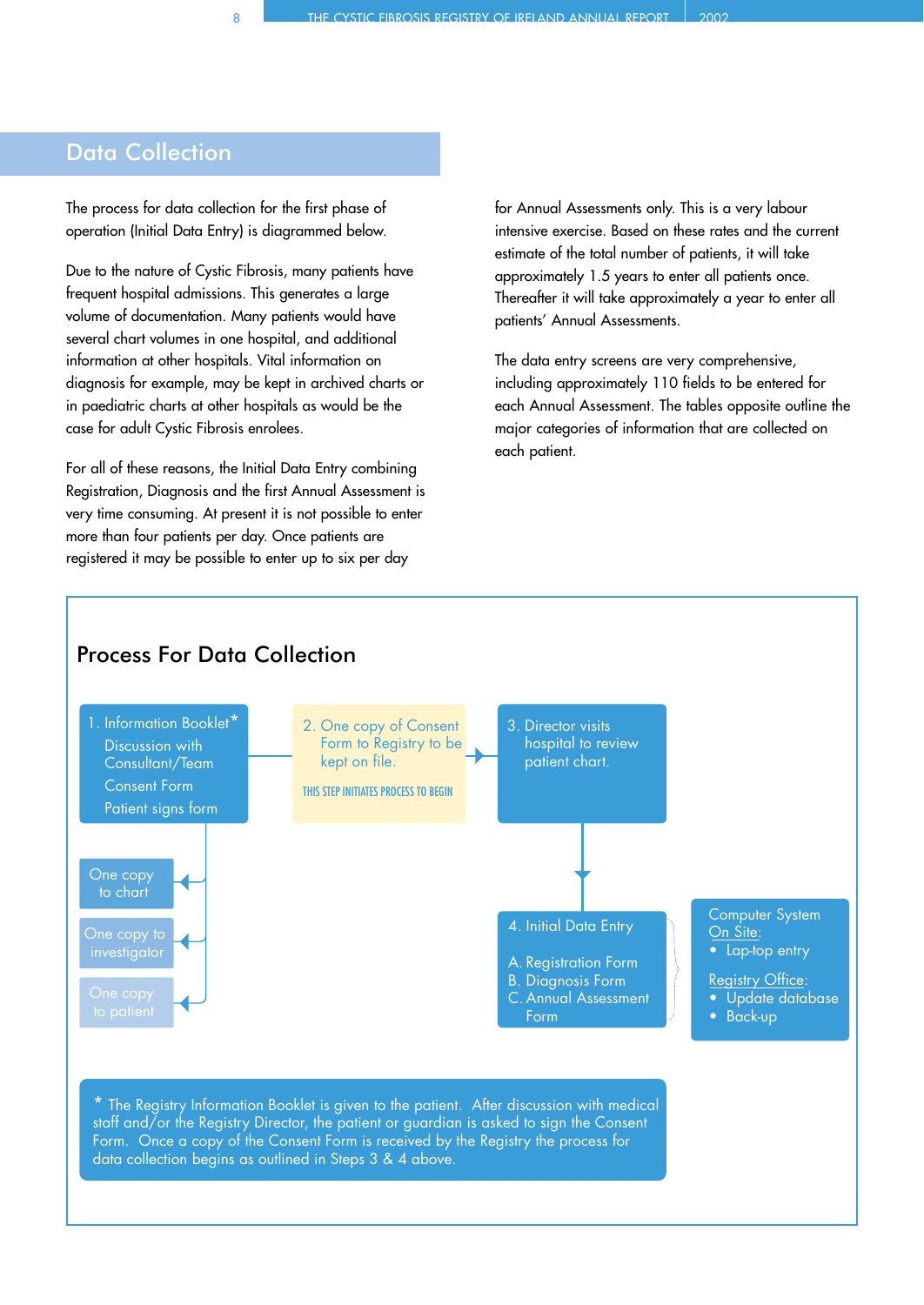### Data Collection

#### Primary categories of data collection are Registration, Diagnosis and Annual Assessment

#### Registration Details

Personal details including name and address Date of birth Health Board **Ethnicity** Name of consultant and family doctor

#### Diagnosis Details

Diagnostic tests, e.g. Sweat Test results **Genotype** Symptoms/Method of Diagnosis Age at diagnosis

#### Annual Assessment Details

Number of hospitalisations between annual assessments **Complications** Pulmonary function tests Chest X-ray reports Clinical Chemistry Infections: cultures and treatments Long term therapies Vaccinations/Immunisations Physiotherapy regimes Nutritional regimes Transplant status Social details such as number of days off work or school in previous 12 months

While the data tables may be criticised for too much detail in the collection phase, they offer powerful versatility for a broad range of reports. In later years these data will provide opportunities for extensive research into many different aspects of the Irish Cystic Fibrosis population.

#### Data Analysis and Reports

Standard reports will be available on the website from live data after Initial Data Entry of at least 50% of patients.

The table on page 10 is intended to give an idea of the type of report which can be generated by the database. The report section of the Registry will be discussed and finalised by the Registry Management Committee during the second phase of the project. These will be 'read-only'. Accessibility and report content are likely to follow the criteria set out in the table.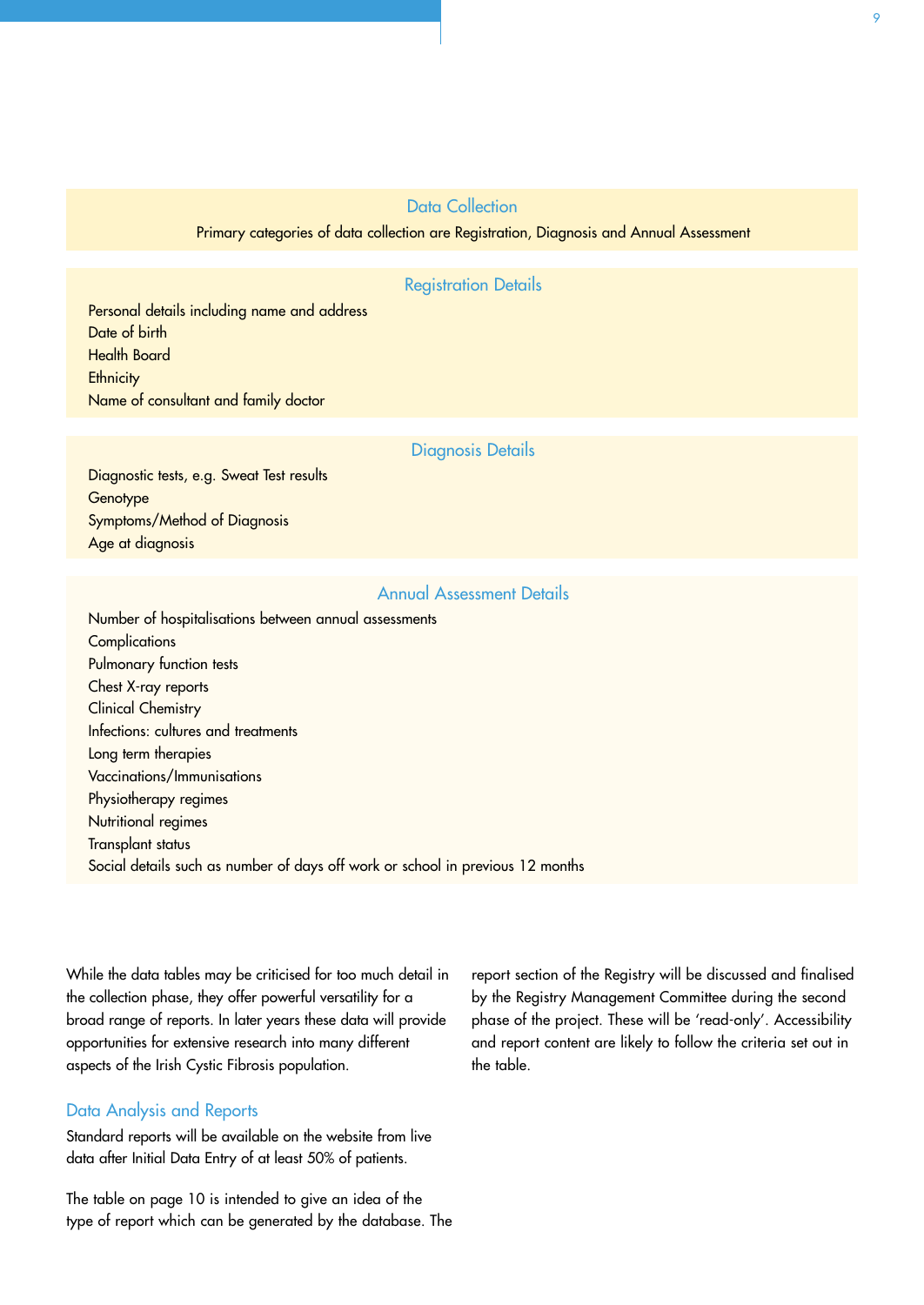# Data Analysis and Reports

| <b>Type of Report</b>                                                                           | <b>Contents</b>                                                                                                                                                                                                                                                                                                                                                                                                                                                                                                                                                                                                                                                                                                                                  | Accessible to:                                                                                                              |  |
|-------------------------------------------------------------------------------------------------|--------------------------------------------------------------------------------------------------------------------------------------------------------------------------------------------------------------------------------------------------------------------------------------------------------------------------------------------------------------------------------------------------------------------------------------------------------------------------------------------------------------------------------------------------------------------------------------------------------------------------------------------------------------------------------------------------------------------------------------------------|-----------------------------------------------------------------------------------------------------------------------------|--|
| <b>Individual Patient Reports</b>                                                               | These reports are restricted to<br>the consultant of the patient.<br>Personal details<br>Most recent update, i.e.,<br>Annual Assessment<br>No. of hospitalisations and<br>exacerbations in last period<br>Cultures in last period<br>Antibiotics in last period<br>$\bullet$<br>Lung Function in last period<br>Other Treatments in last period<br>Social Summary                                                                                                                                                                                                                                                                                                                                                                                | Consultant to the patient                                                                                                   |  |
| <b>Consultant Patient Reports</b><br>(i.e., all patient summary for<br>a particular Consultant) | These reports are restricted to the<br>patients of a single consultant.<br>List of consultants patients on Registry<br>Method of diagnosis<br>Genotypes<br>Hospitalisations & exacerbations in<br>last period<br>Transplant status<br>Total cultures in last period and<br>type of culture<br>Antibiotics in last period<br>Other treatments in last period<br>Vaccinations in last period<br>Shwachmann Scores summary<br>Social summary<br>$\bullet$                                                                                                                                                                                                                                                                                           | Consultant of his/her<br>patients ONLY                                                                                      |  |
| <b>Global Patient Reports</b><br>All data in this section of<br>Reports will be Anonymised      | These reports contain no<br>personal details of any patient.<br>Total number of patients enrolled,<br>mean age, gender split, etc.<br>Summary of genotypes<br>$\bullet$<br>Diagnostic method summaries<br>Types and rates of complications in<br>previous 12 months<br>Total number of hospitalisations,<br>$\bullet$<br>exacerbations, transplant status<br>Means for age groups, height,<br>$\bullet$<br>weight, BMI<br>Numbers of cultures and types<br>$\bullet$<br>of cultures<br>Antibiotics: number of courses, IV or<br>oral, intermittent, prophylactic, etc.<br>Nutritional treatment summaries<br>Physiotherapy summaries<br>Other drug treatment summaries<br>Shwachmann score summaries over<br>age groups<br>Social data summaries | Users of these data<br>will be approved by<br>the Registry Management<br>Committee after review<br>of submitted protocol(s) |  |
| <b>Registry Director Reports</b>                                                                | Distribution of patients by<br>$\bullet$<br>Consultant, hospital, region<br>Age distribution and other demographics<br>Transplant status summaries<br>$\bullet$                                                                                                                                                                                                                                                                                                                                                                                                                                                                                                                                                                                  | <b>Registry Director ONLY</b>                                                                                               |  |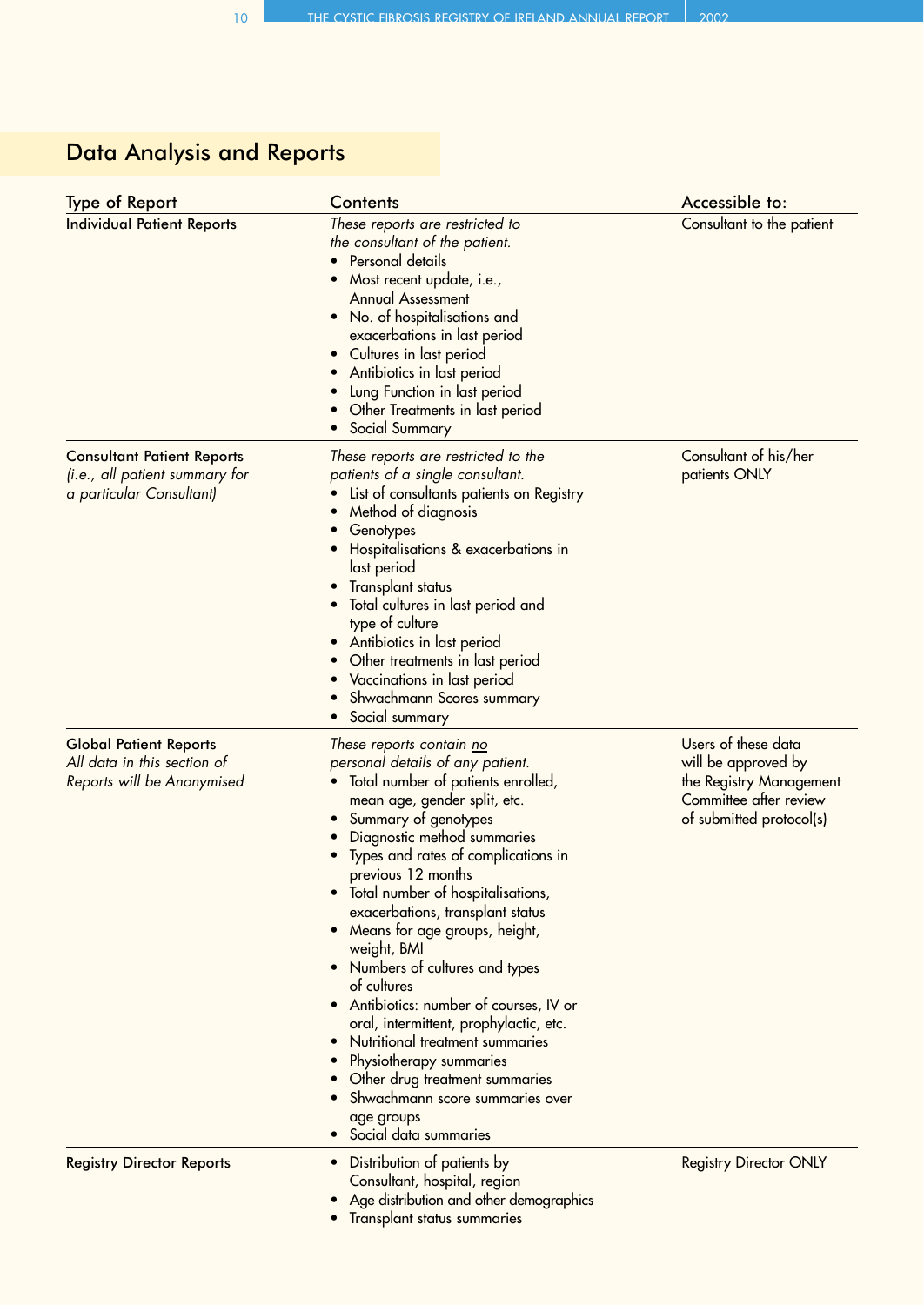# The Future

There is a wealth of information that can be gleaned from the Registry. Much of this information will be summarised and included in each Annual Report.

Further analysis of the data will be done through various research projects and expert epidemiology advice will be sought.

#### Future Activities and Objectives

• The number one priority is to populate the database as soon as possible.

Certain other activities should also be undertaken while the above task is continuing:

- Complete Ethics Committee approval to 100% of hospitals/patients.
- Signed informed Consent Forms for 100% of patients.
- Standardise Annual Assessment tests throughout the country; it will be possible to make data entry far more efficient if all units follow a standard annual protocol.
- Write a Training Manual for the database.
- Deliver standard reports to the website.
- On-site hospital training for standard report down-loads and data entry.
- Begin to compare data with other national registries.





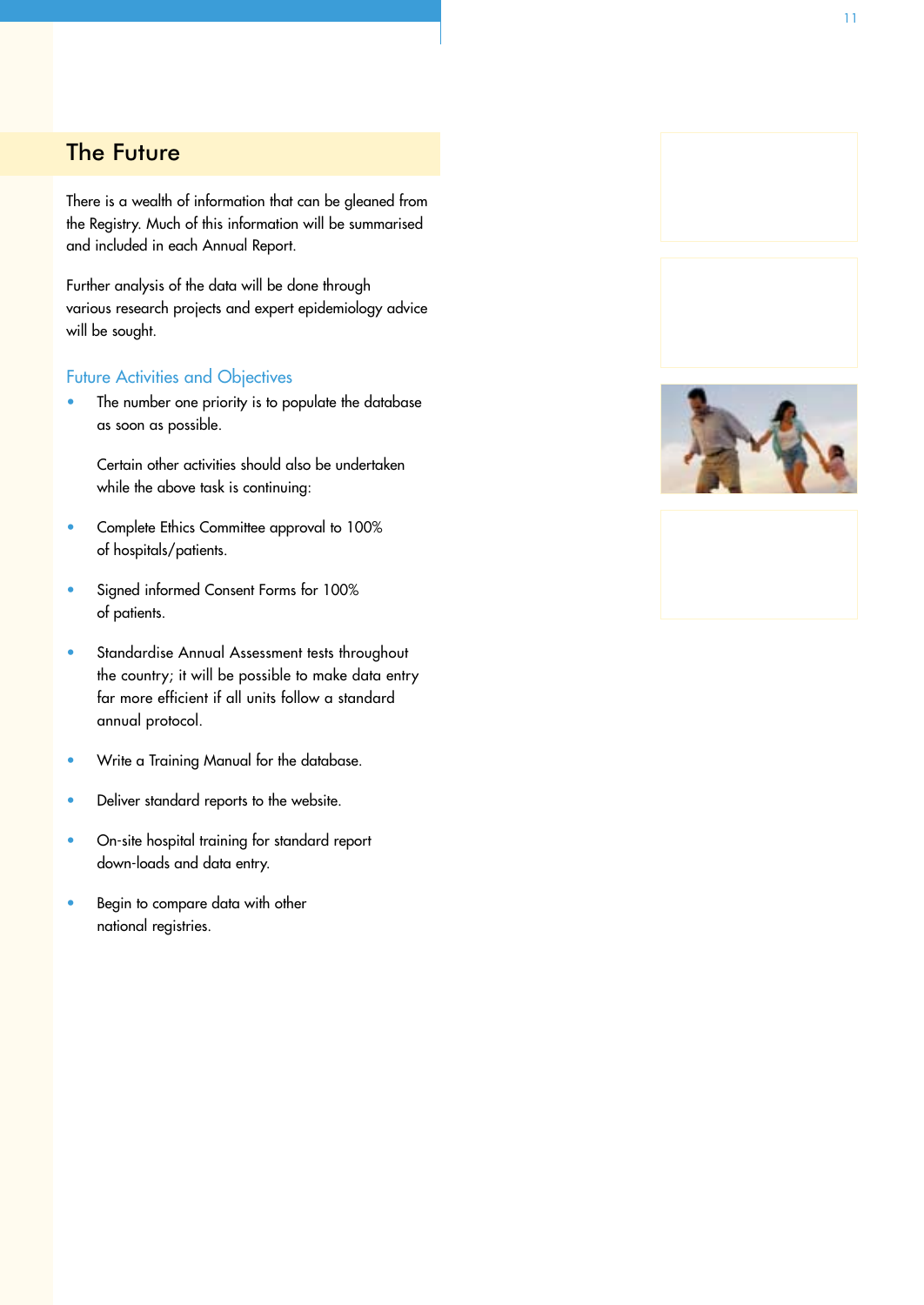## Acknowledgments

The Cystic Fibrosis Registry of Ireland would like to gratefully acknowledge the commitment and support of the Minister for Health & Children, Mr Micháel Martin, T.D., as well as many of the officers in the Department of Health and Children.

Other groups of people have contributed enormously to the Registry. These include the Cystic Fibrosis Association of Ireland and the members of the Registry Management Committee.

There are many consultants who work tirelessly in the area of Cystic Fibrosis care. They include paediatricians and respiratory physicians, as well as microbiologists and medical geneticists. Many of them have provided suggestions and recommendations to the setting up of the Cystic Fibrosis Registry.

Other healthcare professionals whose ideas have been incorporated into the implementation phase are the Cystic Fibrosis Nurse Specialists, dieticians, physiotherapists, social workers and pharmacists.

Ethics Committees from the many hospitals must be thanked for their earnest review of the protocol.

A project such as this benefits enormously from management expertise and that was enthusiastically donated by Mr Paul Allen of Bearing Point Ireland (formerly KPMG Consulting).

The database application and web page design was devised by Mr Rahul Rana of Ecom-Ireland whose advice is always lucid and constructive.

It is important to note that almost every Registry relies on one that pre-dates it, and in this case, Dr Harry Comber of the National Cancer Registry has been generous in sharing his experience and ideas for implementation. In addition, Ms. Eileen Williamson of the National Parasuicide Registry of Ireland has been supportive. Specific to Cystic Fibrosis, researchers who developed registries in the following countries have shared their wisdom: the UK, USA, and Germany.

Finally, the encouragement of parents and patients (particularly adult cystic fibrosis patients) is gratefully acknowledged. They have been instrumental in driving this project from the outset.